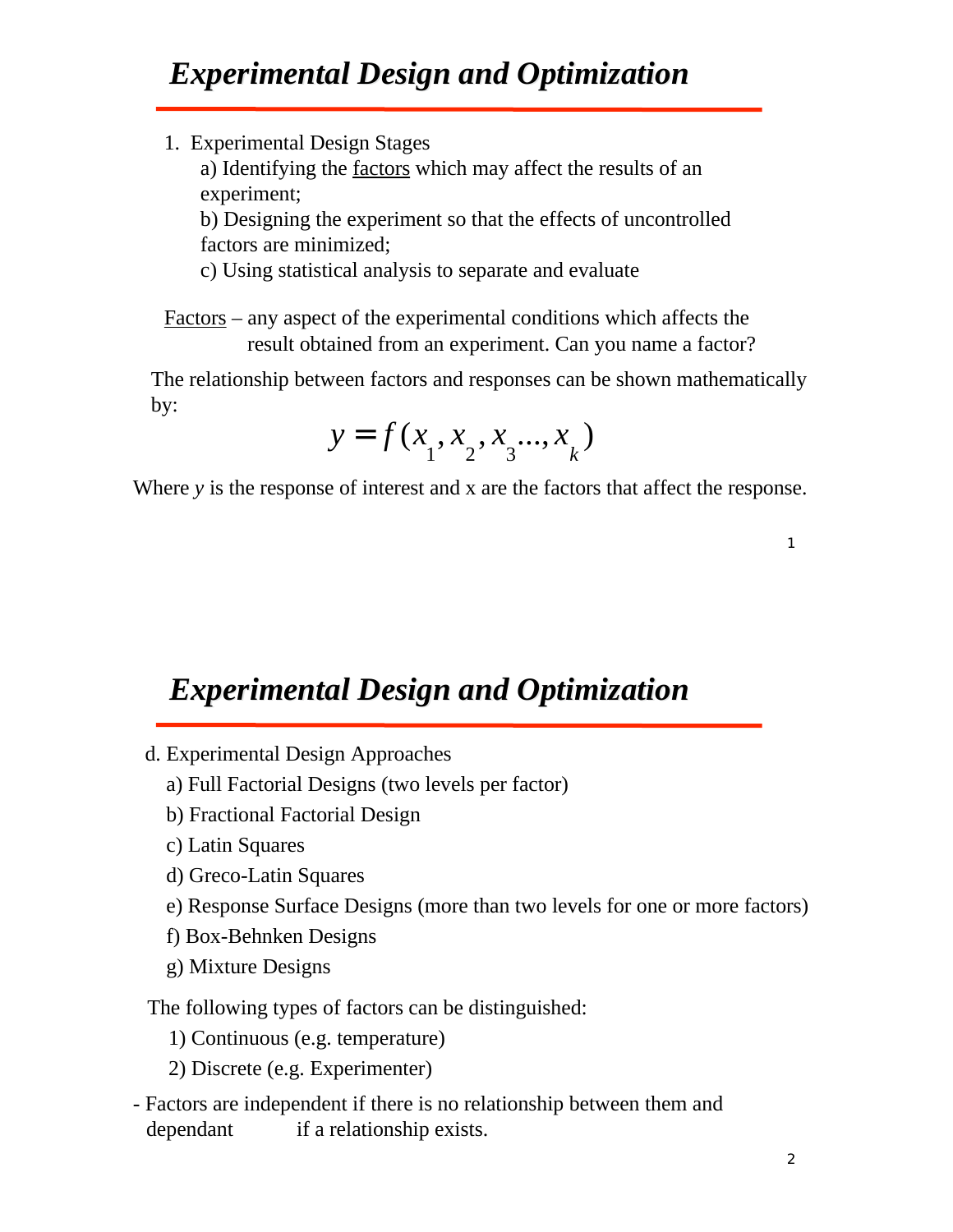

#### *Experimental Design and Optimization Experimental Design and Optimization*



3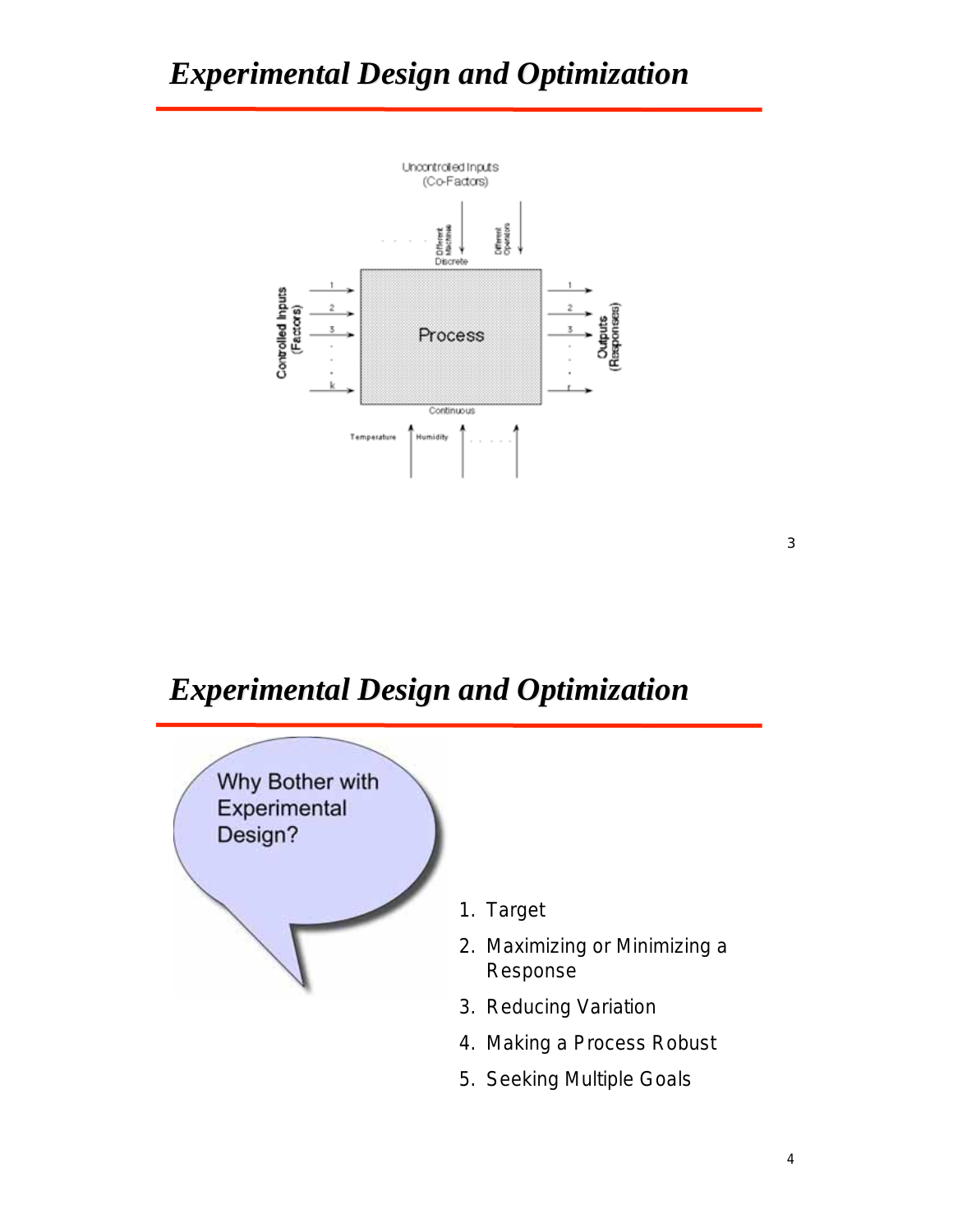How do we select an experimental design?

- Selected based the objective and the  $#$  of factors
- 1) Comparative Objective (e.g. one or more factors)
- 2) Screening Objective
- 3) Response Surface (method)
- 4) Optimizing responses
- 5) Optimal fitting of a regression model

# *Experimental Design and Optimization Experimental Design and Optimization*

| # of Factors | Comparative                                    | Screening                          | Response                                           |
|--------------|------------------------------------------------|------------------------------------|----------------------------------------------------|
|              | Objective                                      | Objective                          | Surface                                            |
|              |                                                |                                    | Objective                                          |
|              | 1-factor<br>completely<br>randomized<br>design |                                    |                                                    |
| $2 - 4$      | Randomized<br>block design                     | Full or<br>fractional<br>factorial | Central<br>composite<br>or Box-<br><b>Behnken</b>  |
| 5 or more    | Randomized<br>block design                     | Fractional<br>factorial            | Screen first<br>to reduce<br>the $#$ of<br>factors |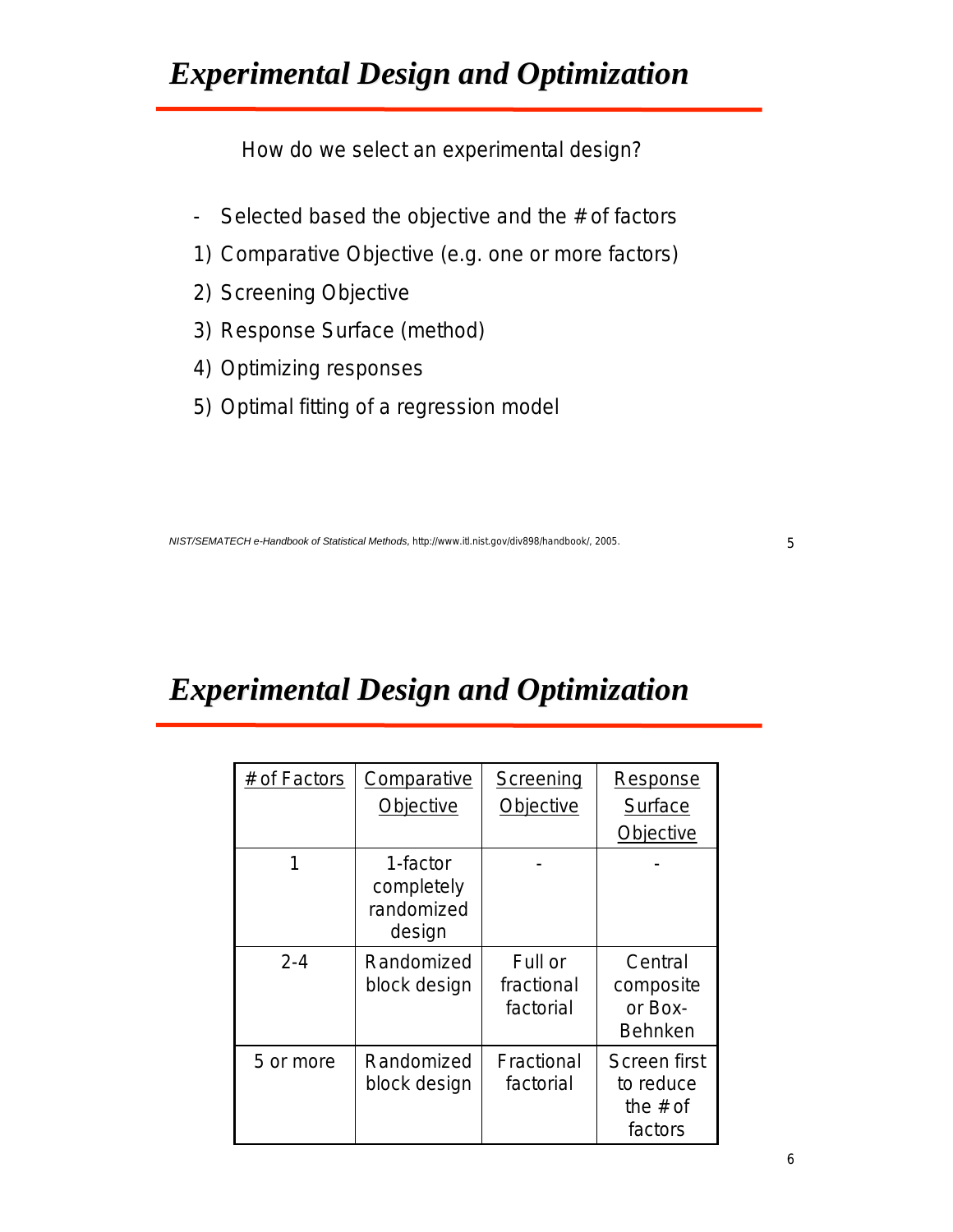- 3. Important concepts before we tackle Experimental Design:
	- a) Replication multiple measurements to reduce the experimental error.

$$
\rightarrow \text{ averaging } \bigcup_{n \in \mathbb{N}}
$$

 b) Randomization – running the experiments in a random order  $\rightarrow$  obligatory if systematic errors (bias) cannot be avoided

 c) Blocking – Running experiments in blocks that show a minimum variance within one block.

Ex: An investigation requires 12 experiments, only 4 expts/day

- Then, experiments should be arranged in three blocks w/ 4 expts each day.  $\rightarrow$  must be random
	- number of factor levels d) Factorial Experiments – varying all factors simultaneously at a limited

#### 7

#### *Experimental Design and Optimization Experimental Design and Optimization*

Randomization – A closer look

 $\rightarrow$  typically performed by a computer program Total sample size (# of runs) =  $N = k x L x n$ where  $k = #$  of factors,  $L = #$  of levels,  $n = #$  of replications

Ex: Completely randomized design

 $k = 1$  factor  $(x1)$  $L = 4$  levels of that factor (called "1", "2", "3" and "4"  $n = 3$  replications per level  $N = 4$  levels \*3 replications per level = 12 runs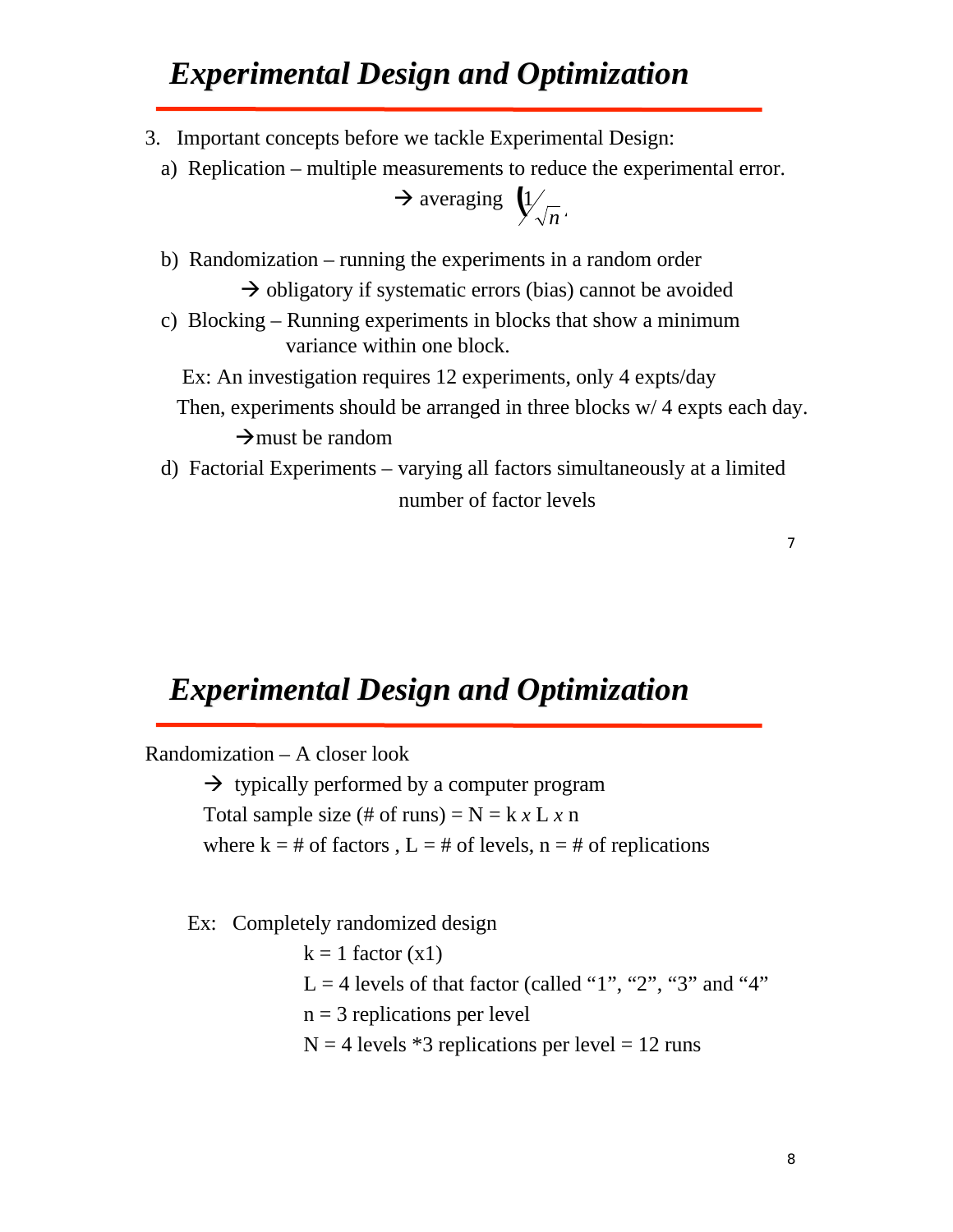

*NIST/SEMATECH e-Handbook of Statistical Methods*, http://www.itl.nist.gov/div898/handbook/, 2005.

# *Experimental Design and Optimization Experimental Design and Optimization*

- 5. How do we select and scale the Experimental Variables?
	- a) Include all important factors
	- b) Choose both low and high values
	- c) Check for impossible combinations (e.g. low pressure and high gas flows)

Two-level designs help us make this process easier:

|         | <b>Matrix Notation</b> |              |  |  |
|---------|------------------------|--------------|--|--|
|         | Factor 1 (X1)          | Factor 2(X2) |  |  |
| Trial 1 | $-1$                   | -1           |  |  |
| Trial 2 | $+1$                   | $-1$         |  |  |
| Trial 3 | $-1$                   | $+1$         |  |  |
| Trial 4 | $+1$                   | $+1$         |  |  |
|         |                        |              |  |  |

"+1" and "-1" represent "high level" and "low level", respectively for each factor.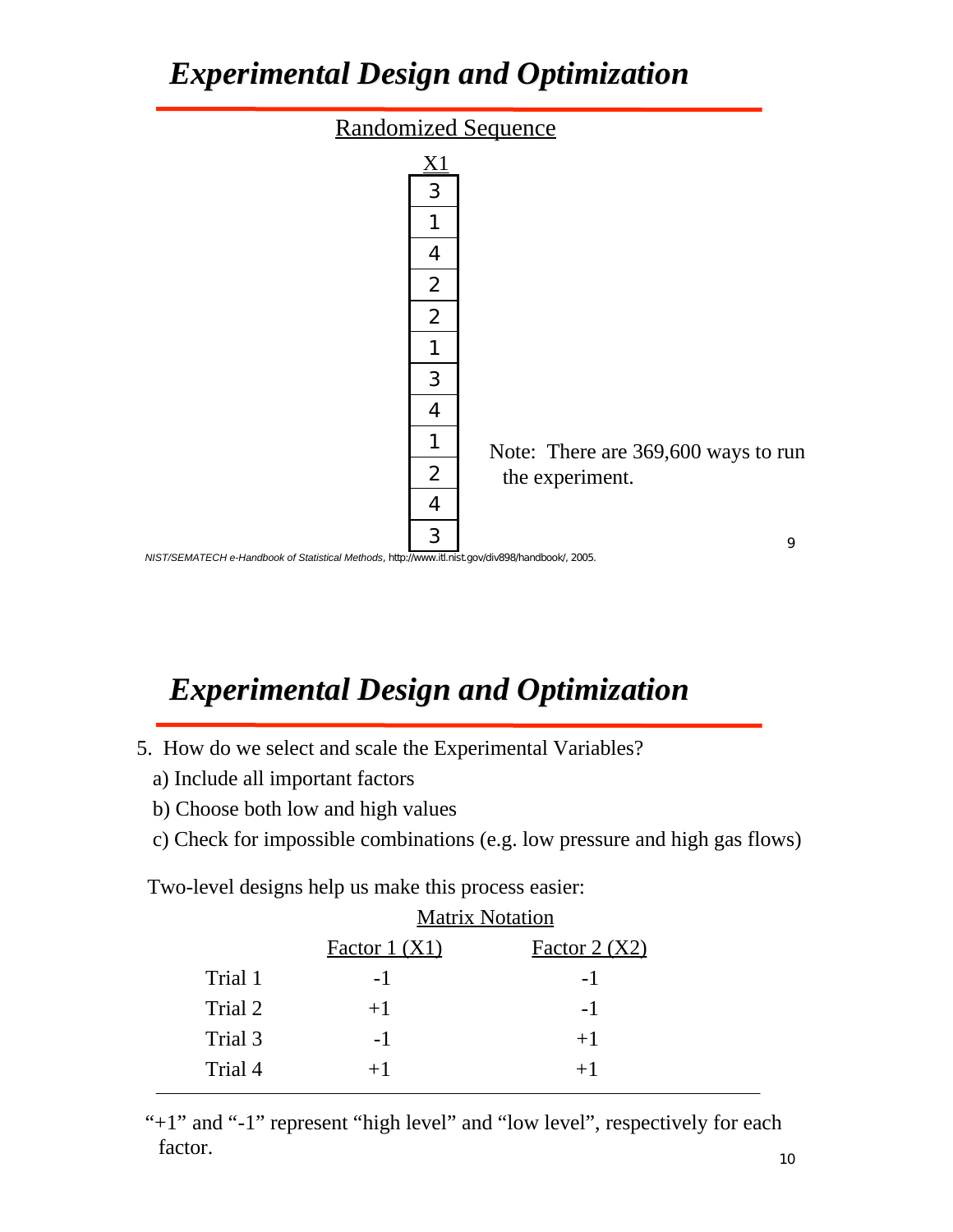- 5. Full factorial Designs (Screening Design)
- $\rightarrow$  2<sup>k</sup> designs, where the base 2 stands for the number of factor levels and *k* expresses the # of factors.
	- with two factors, we can define a visual square.
	- with three factors, we can define a cube.
- $\rightarrow$  The lower level is usually indicated with a "\_" and the upper level a "+" sign.

Factor combinations:

Ex:  $2^2 = ?$  experimental conditions  $2^3 = ?$ 

12

#### *Experimental Design and Optimization Experimental Design and Optimization*

 Ex: The effects of reaction temperature and pH in determining the spectrophotometric response of a standard analyte solution.

| $Expt$ #             | Temperature    | pH   | Response         |
|----------------------|----------------|------|------------------|
|                      |                |      |                  |
| $\mathbf{A}$         | $-1$           | $-1$ | $\mathrm{y}^{1}$ |
| B                    | $+1$           | $-1$ | $y^2$            |
| $\mathcal{C}$        | $-1$           | $+1$ | $y^3$            |
| D                    | $+1$           | $+1$ | v <sup>4</sup>   |
| <b>Factor Levels</b> |                |      |                  |
| $\left( -\right)$    | $40^{\circ}$ C | pH1  |                  |
| $(+)$                | $60^{\circ}$ C | pH3  |                  |

Experimental matrix: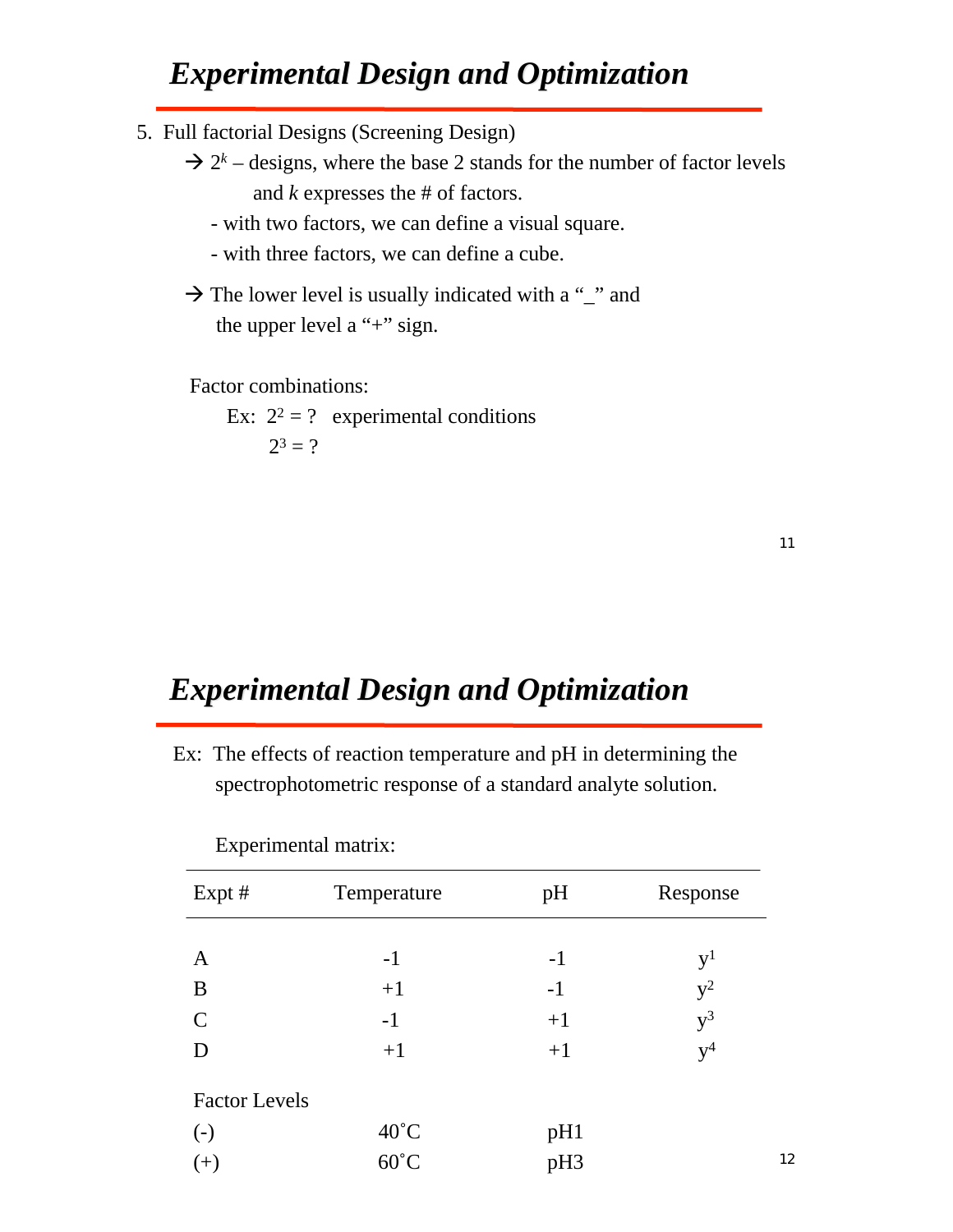

 Note: The best experimental points in the domain are located in the corners A, B, C and D as follows:

A(40˚C , pH1); B(60˚C, pH1); C(40˚C, pH3); D(60˚C, pH3)

13

#### *Experimental Design and Optimization Experimental Design and Optimization*

If we introduce another variable (e.g. reagent concentration), it is then possible to represent the factors as faces on one or more cubes: 23 design.

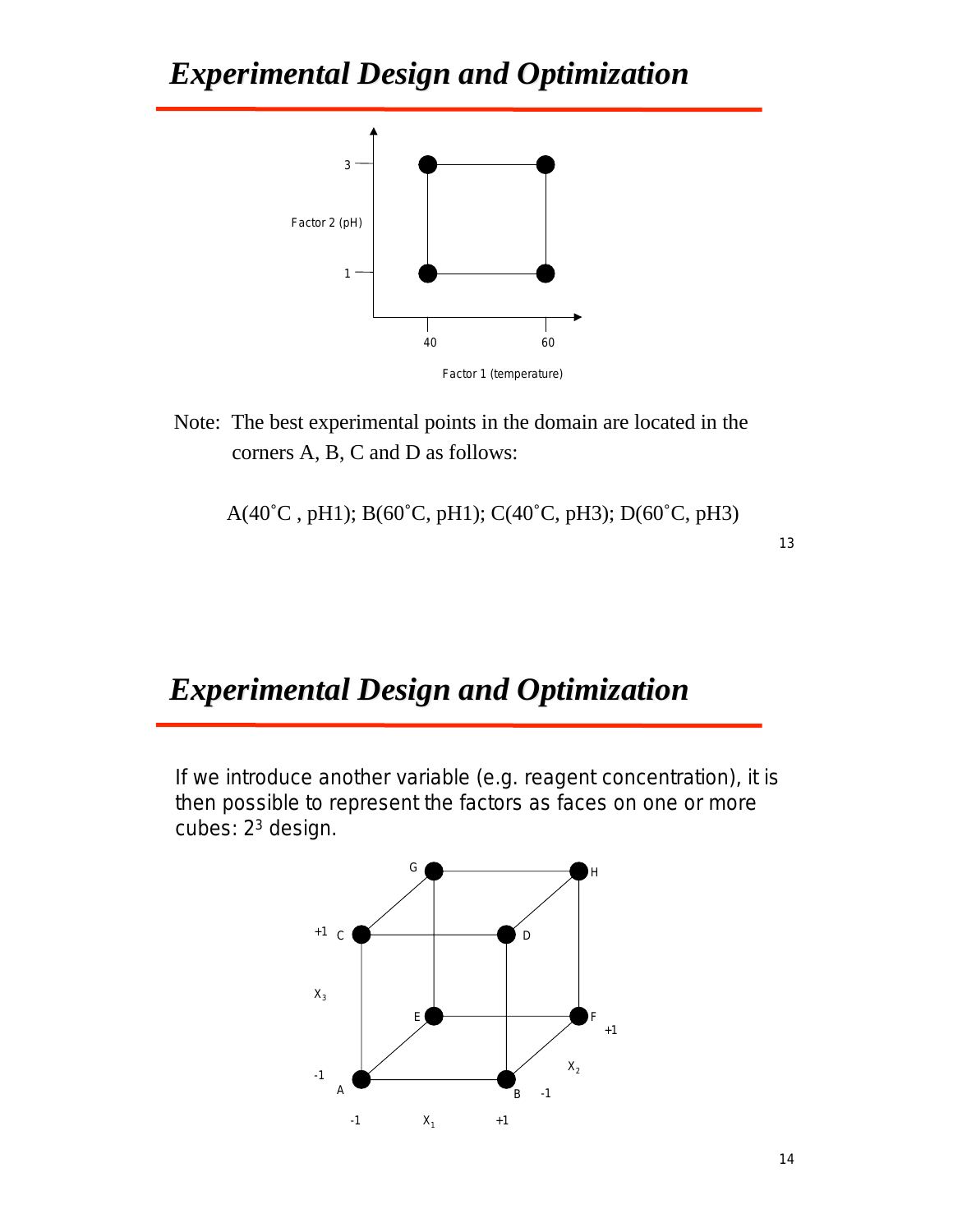6. Latin Square and Related Designs

-Single factor of primary interest (treatment factor) and several nuisance factors (2 for Latin Square).

-Nuisance factors are used as blocking variables.

-Used in experiments where subjects are allocated treatments over a given time period (time is a major factor).

-Allow experiments with a relatively small number of runs.

-Disadvantages:

Assumes there are no interactions between the blocking variables or between the treatments.

15

 *Experimental Design and Optimization Experimental Design and Optimization*

*"Block what you can, randomize what you cannot"*

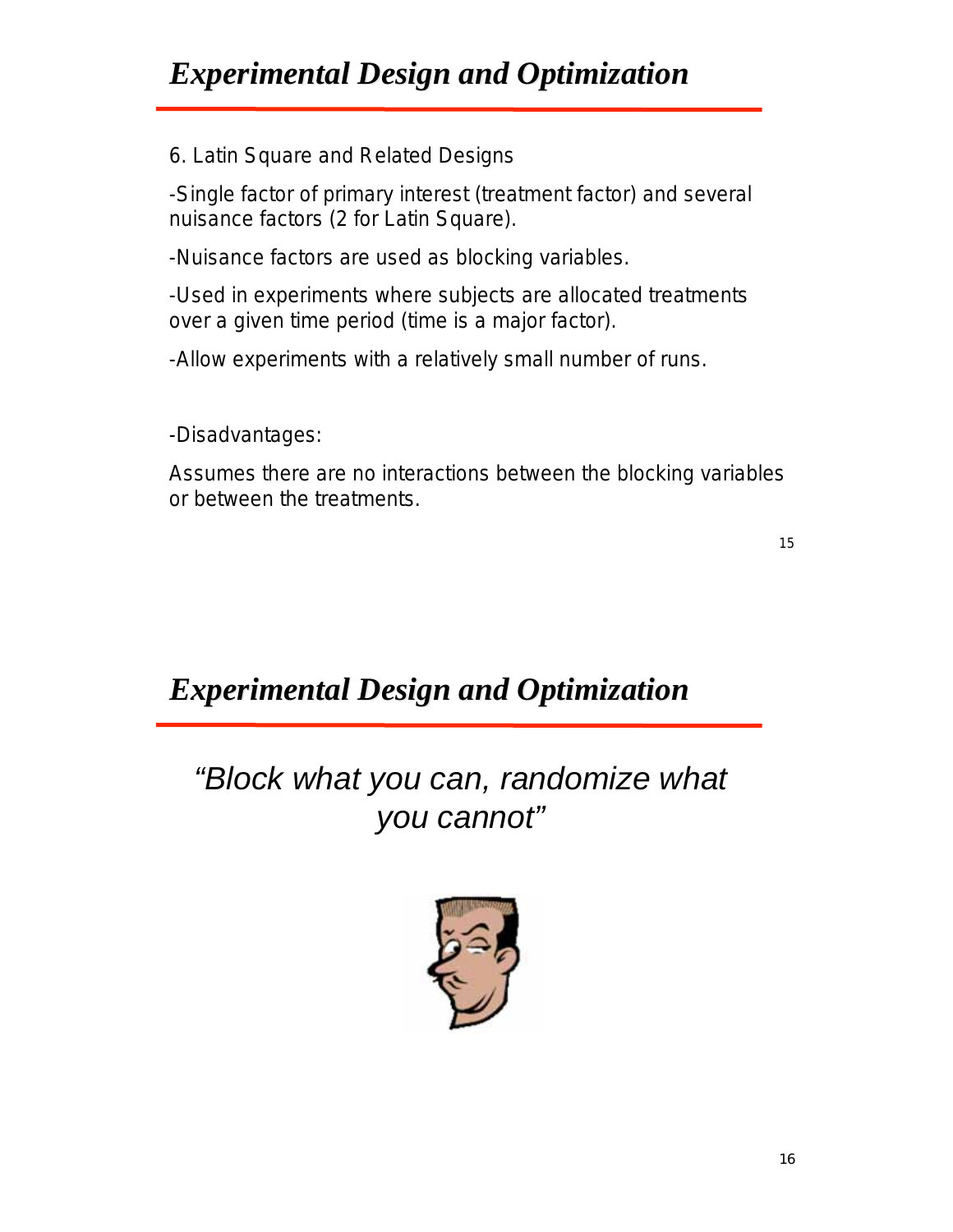Ex: Suppose the treatments are labeled A, B, and C. In this case the design would be:

| Day 1 | Д | B | U  |
|-------|---|---|----|
| Day 2 | C | Д | B. |
| Day 3 | B | C | Д  |

Allows the separation of an additional factor from an equal number of blocks and treatments.

#### *Experimental Design and Optimization Experimental Design and Optimization*

Ex: Four formulations of a drug are to be studied with regard to bioequivalence by treating 4 subjects for 4 periods (4 x 4 Latin Square). Formulations are coded by A, B, C and D.

| Subject        | Period       |                |              |   |
|----------------|--------------|----------------|--------------|---|
| $\#$           |              | $\overline{2}$ | 3            | 4 |
|                | A            | B              | $\mathsf{C}$ | D |
| $\overline{2}$ |              | $\mathsf{C}$   | Α            | B |
| $\mathfrak{Z}$ | B            | D              | $\mathsf{C}$ | Α |
| 4              | $\mathsf{C}$ | А              | B            |   |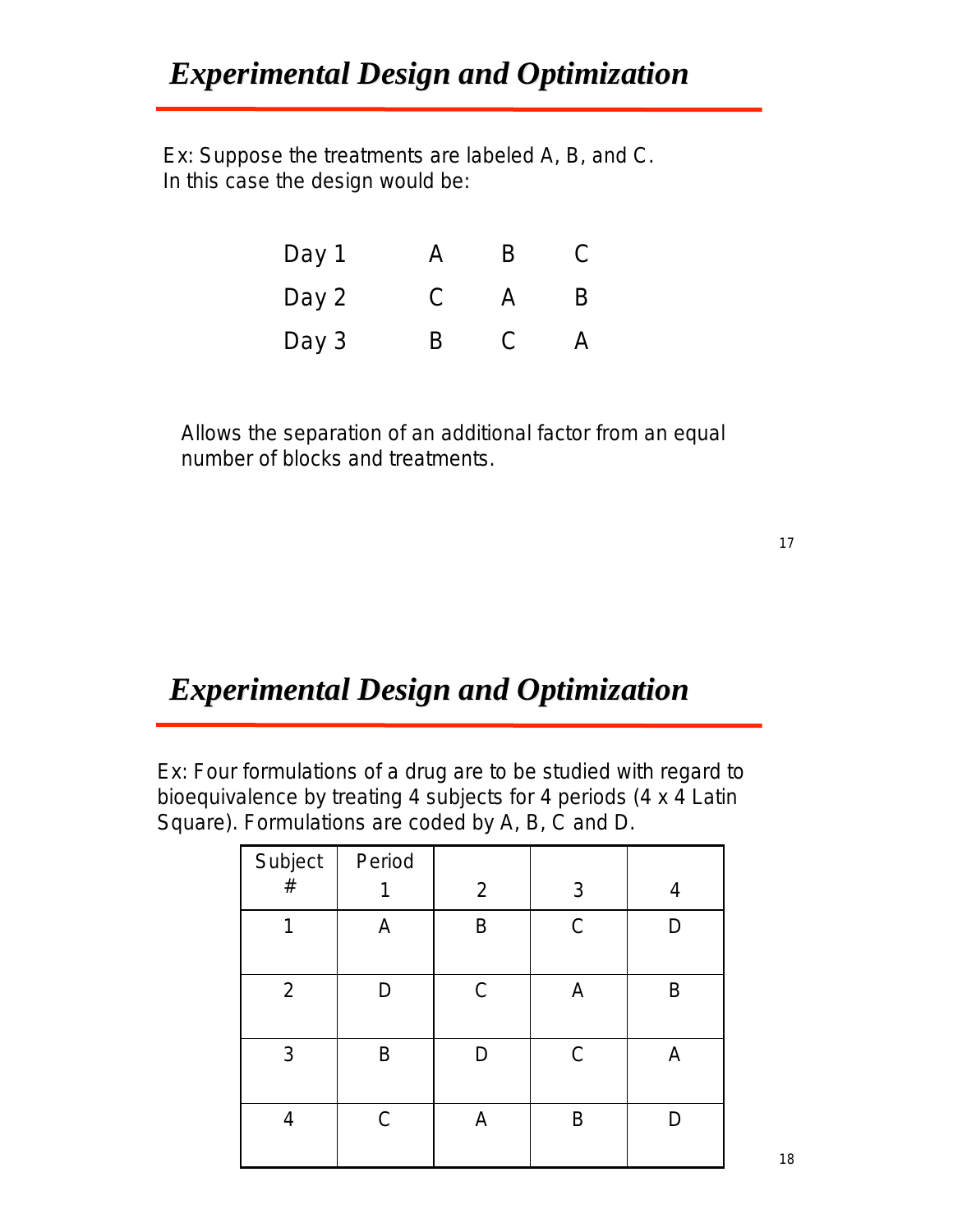#### 7. Greco-Latin Squares

-Two Latin Squares that are superimposed on each other (2 treatment factors instead of 1, with 4 factors overall).

|         | A <sub>1</sub> | A <sub>2</sub> | $A_3$    | $A_4$    |
|---------|----------------|----------------|----------|----------|
| $B_1$   | $C_1D_3$       | $C_2D_4$       | $C_3D_1$ | $C_4D_2$ |
| $B_{2}$ | $C_4D_2$       | $C_1D_1$       | $C_2D_3$ | $C_3D_4$ |
| $B_3$   | $C_3D_1$       | $C_4D_2$       | $C_1D_3$ | $C_2D_4$ |
| $B_4$   | $C_2D_4$       | $C_1D_3$       | $C_3D_2$ | $C_4D_1$ |

19

# *Experimental Design and Optimization Experimental Design and Optimization*

Number of runs for a 2<sup>k</sup> Full Factorial Design

| <b>Number of Factors</b> | Number of Runs |
|--------------------------|----------------|
| 2                        | 2              |
| 3                        | 8              |
|                          | 18             |
| 5                        | 32             |
| 6                        | 64             |
|                          | 128            |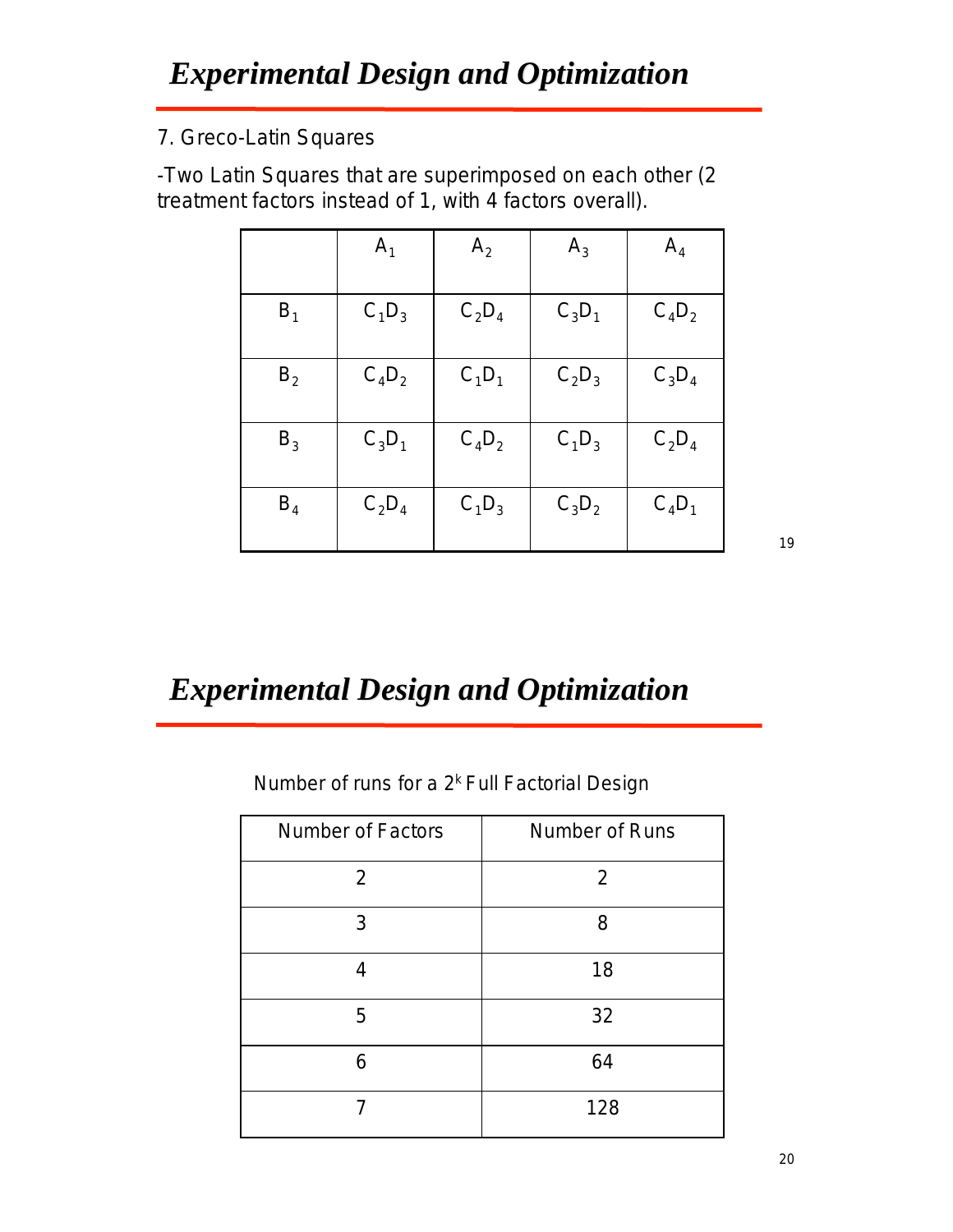Note: When the # of factors is 5 or greater…it requires a large number of runs (more time, less efficient!)



 $2^{3-1}$  = 4 treatment combinations

21

#### *Experimental Design and Optimization Experimental Design and Optimization*

Fractional Factorial is based on an algebraic method of calculating the contributions of factors to the total variance with less than a full factorial # of expt's.

Ex: Measuring the scaled absorbance for a fixed amount of analyte as a function of pH, dielectric constant and mg L-1 of catalyst.

$$
Y_{1i} = b_0 + b_1 X_{1i} + b_2 X_{2i} + b_3 X_{3i} + e_{1i}
$$
 Eq. 1

| 8 | 72 4    |  | 0.5 |
|---|---------|--|-----|
| 8 | 78 8    |  | 7.5 |
|   | 10 72 8 |  | 3.5 |
|   | 10 78 4 |  | 8.5 |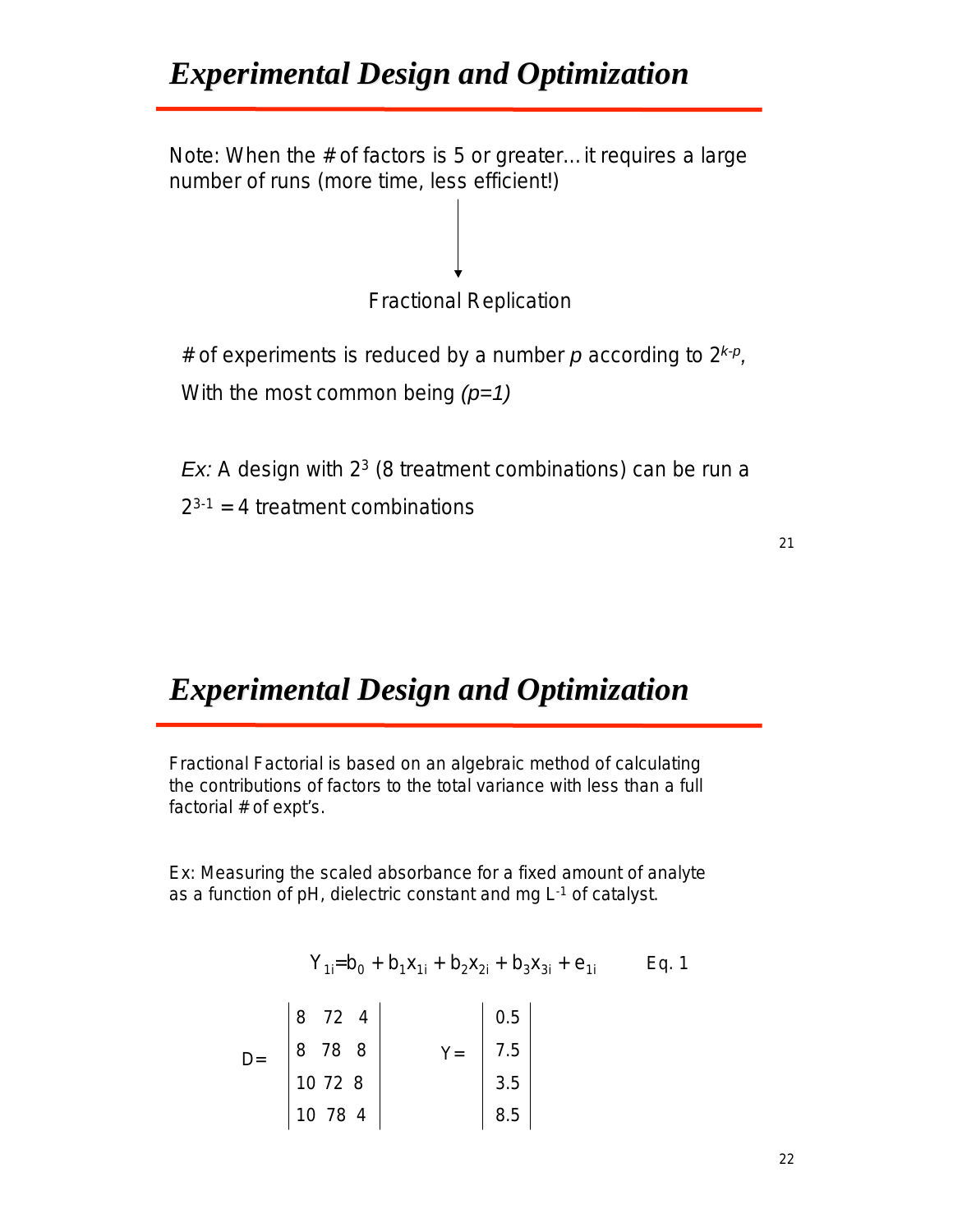The model represented by Eq. 1 may be fit using:



23

#### *Experimental Design and Optimization Experimental Design and Optimization*

8. Central Composite Designs

-Contains imbedded factorial or fractional factorial design with center points augmented with a group of axial points.

-Contains twice as many start points as there are factors in the design.

For the # of runs:

 $r = 2^{k-p} + 2k + n_0$ , where

 $k=$ # factors,  $p=$  # for reduction of the full design and  $n_0 =$  # of experiments in the center of the design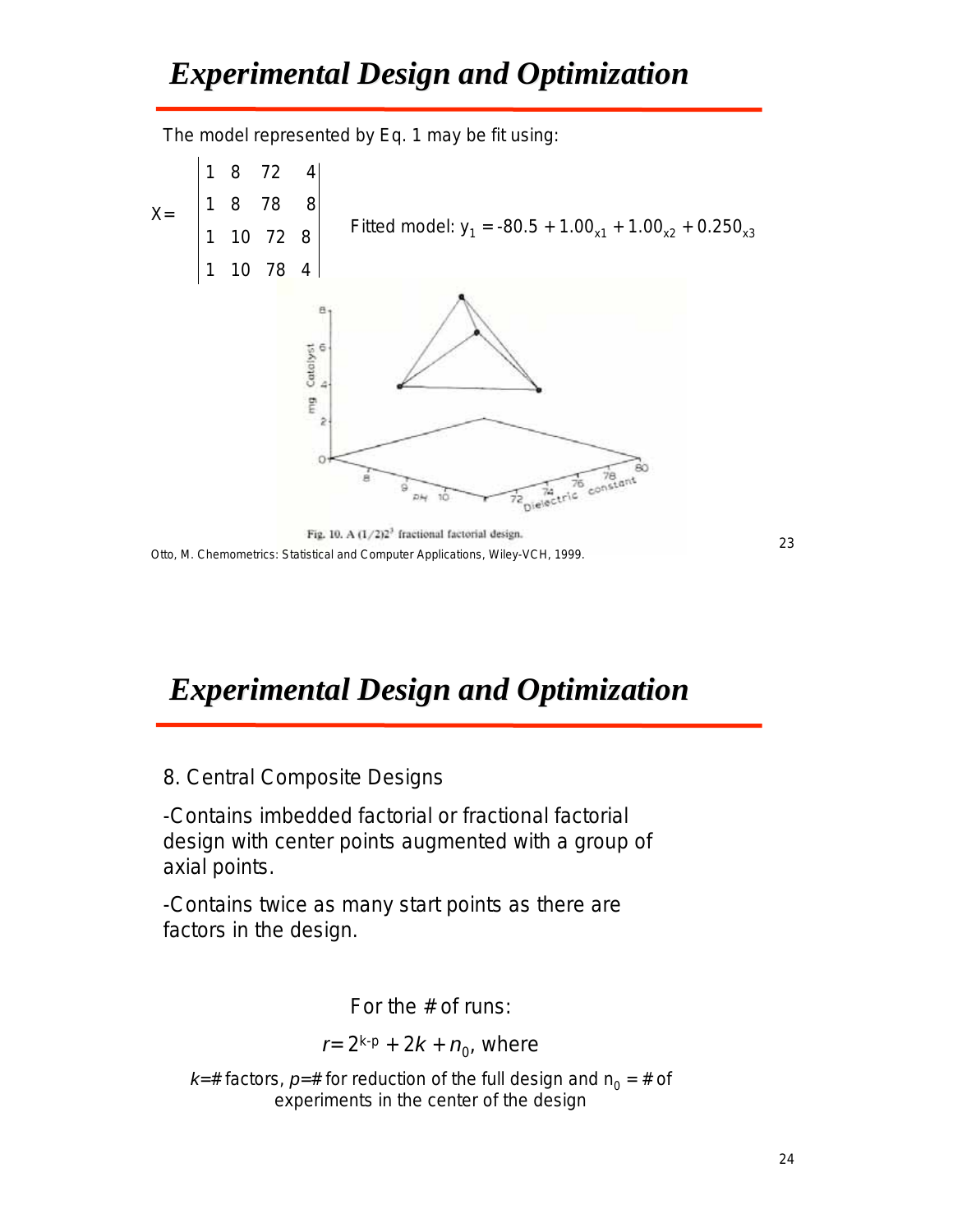

Diagram of Central Composite Design generation for 2 factors.

- Start points are at some distance  $\alpha$  from the center, with  $\alpha$  depending on # factors in the factorial part of the design.

*NIST/SEMATECH e-Handbook of Statistical Methods*, http://www.itl.nist.gov/div898/handbook/, 2005.

### *Experimental Design and Optimization Experimental Design and Optimization*



Diagram of Central Composite Design consisting of a full factorial 2-level and star design.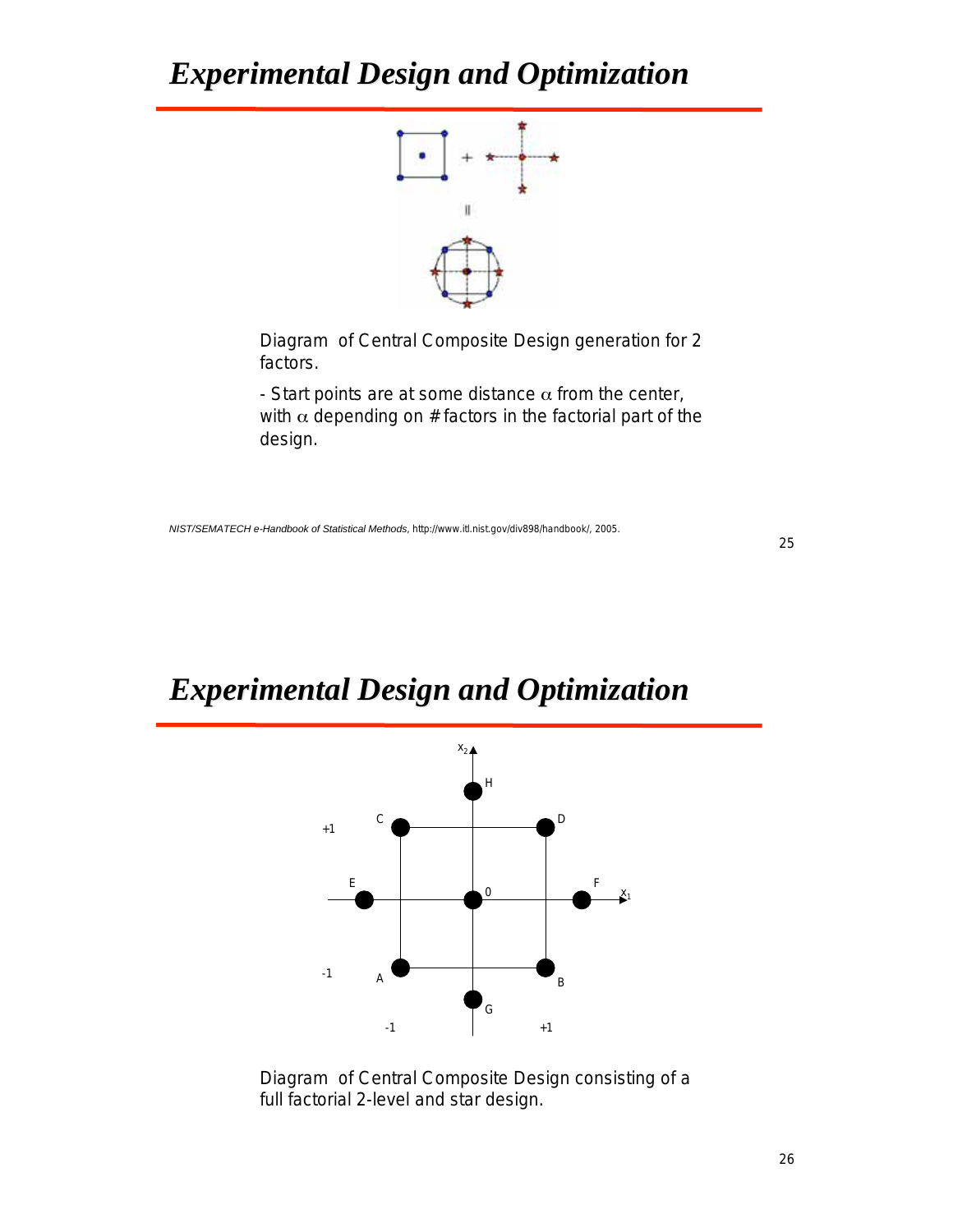| <b>Central Composite</b><br>Design Type | Comments                                                                                              |
|-----------------------------------------|-------------------------------------------------------------------------------------------------------|
| Circumscribed (CCC)                     | Original form, the star<br>points establish new<br>extremes for both low<br>and high factor settings. |
| Inscribed (CCI)                         | A scaled down version<br>of the CCC with factor<br>levels $\%$ $\alpha$                               |
| Face Centered (CCF)                     | Requires 3 levels of<br>each factor, $\alpha$ =+/- 1                                                  |

# *Experimental Design and Optimization Experimental Design and Optimization*



CCC explores the largest process space and the CCI explores the smallest process space.

Both the CCC and CCI are rotatable designs, but the CCF is not.

In the CCC design, the design points describe a circle *circumscribed* about the factorial square.

For three factors, the CCC design points describe a sphere around the factorial cube.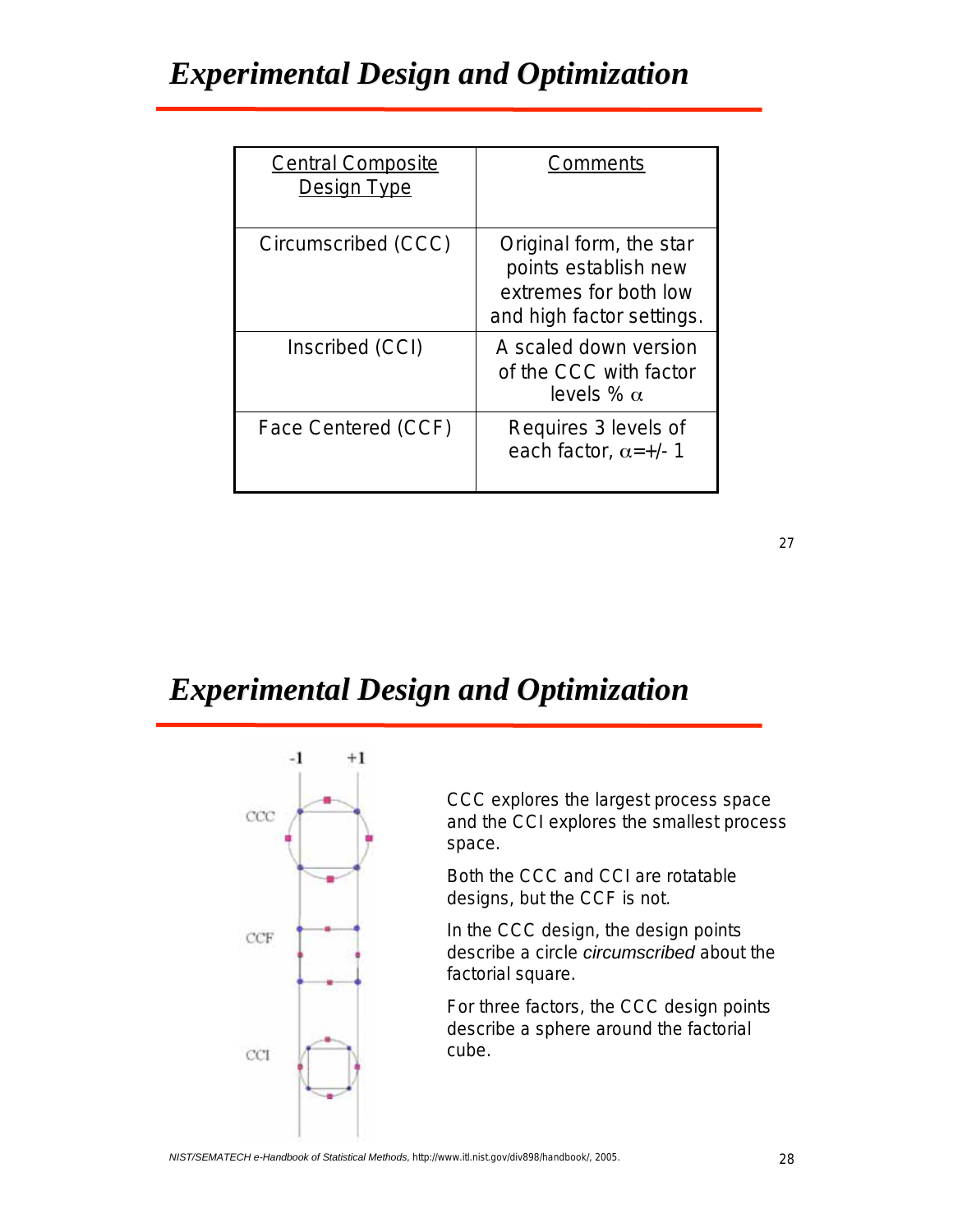9. Box-Behnken Designs – alternative to common CC designs

-Has three levels per factor, but avoids the corners of the space

-Fills the combinations of center and extreme levels

-Combines a fractional factorial with incomplete block designs to avoid extreme vertices & to present a "rotatable" design.

-Not useful when the experimenter is interested in predicting extreme responses.

| Run            | <b>Factors</b> |             |                | Response       |
|----------------|----------------|-------------|----------------|----------------|
|                | $x_1$          | $x_2$       | $x_3$          |                |
| $\mathbf{1}$   | $+1$           | $+1$        | 0              | $y_1$          |
| $\overline{2}$ | $+1$           | $-1$        | $\mathbf 0$    | $y_2$          |
| 3              | $-1$           | $+1$        | $\overline{0}$ | $y_3$          |
| $\overline{4}$ | $-1$           | $-1$        | $\mathbf 0$    | $y_4$          |
| 5              | $+1$           | $\mathbf 0$ | $+1$           | $y_{5}$        |
| $\overline{7}$ | $-1$           | $\mathbf 0$ | $+1$           | $y_7$          |
| 8              | $-1$           | $\mathbf 0$ | $-1$           | $y_8$          |
| 9              | $\overline{0}$ | $+1$        | $+1$           | y <sub>9</sub> |
| 10             | $\overline{0}$ | $+1$        | $-1$           | $y_{10}$       |
| 11             | $\mathbf 0$    | $-1$        | $+1$           | $y_{11}$       |
| 12             | $\overline{0}$ | $-1$        | $-1$           | $y_{12}$       |
| 13,14,15       | 0              | $\mathbf 0$ | $\mathbf 0$    | $Y_{13}$       |

#### *Experimental Design and Optimization Experimental Design and Optimization*